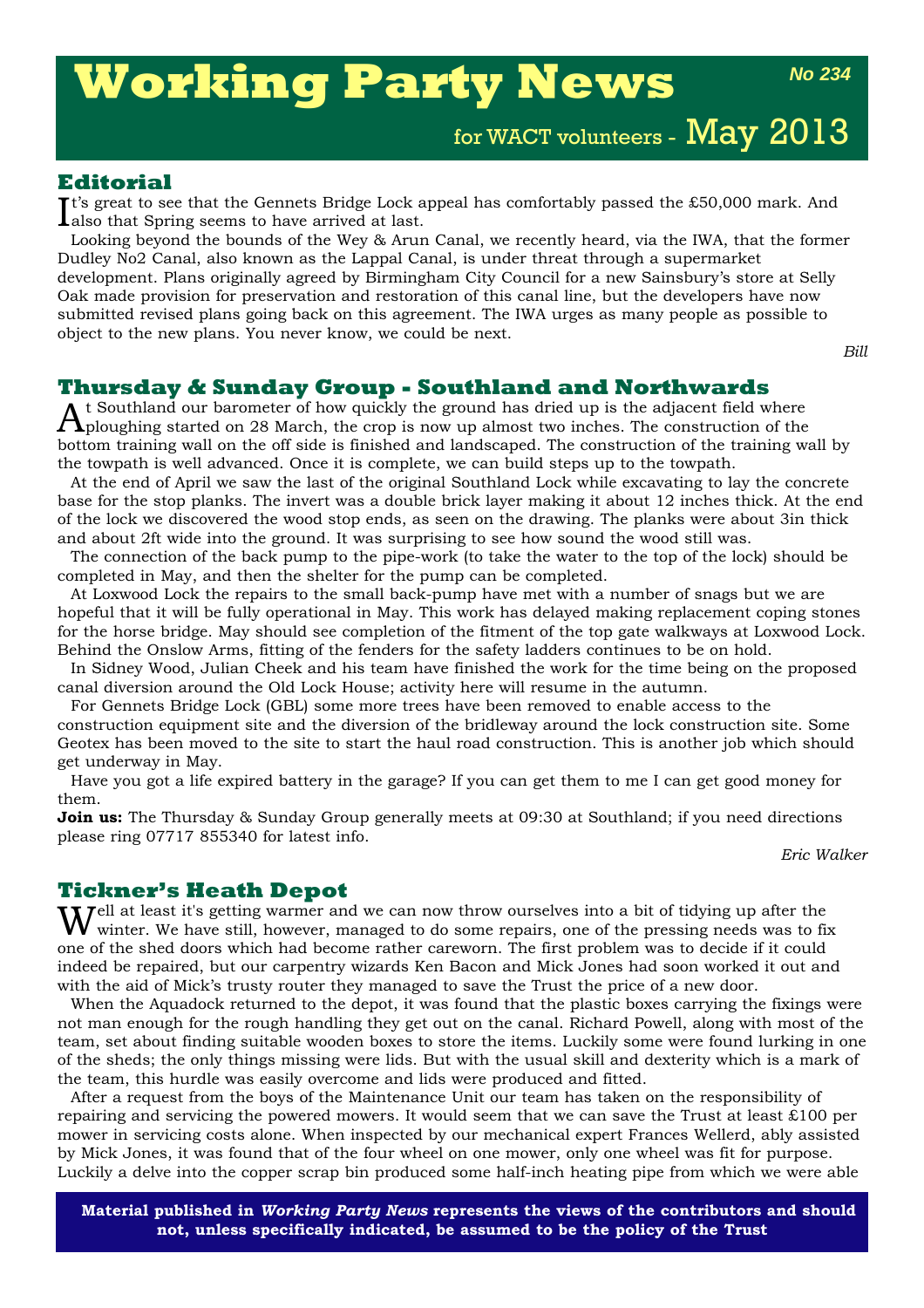to make suitable bushes for the three worn wheels. While stored in the green shed at Peter's Farm some of our furry friends had taken a liking for the primer pump bulb and so needed replacing, unfortunately this has had to be ordered from our friends at Alfold Mowers who commented that the little darlings seemed to be into rubber, strange? Frances is now scratching his head trying to work out a way to fit a cover to protect the bulb.

We let our new boy David Robson loose on repairing the Red Shed, and at the same time do a bit of scrub clearance around it. Unfortunately removal of a rotten tree stump left the depot rather exposed, so the team set about increasing the security around the depot. At the same time they improved security of the roof. The problem there was that one of the beams had snapped, but with the usual skill and determination this was easily repaired.

Chris Guthrie had reported that a rather tiresome squeak or creak was emanating from a wheel of one of the small trailers. The team set about investigating, and found that the bearings and seals to both wheels were shot. Unfortunately we had no suitable replacements on site, so our trusty logistics expert David Kersley has taken on the task of obtaining them. While the trailer was stripped down we decided to look at the electrics as well. After coupling up to the Landrover the lights were returned to working order, we also found that the brake lights on the Rover were inoperative - all that was needed in this case was a new fuse, probably resulting from a fault on one of the many trailers David uses.

So other than unloading vast quantities of plywood and wood and disposing of logs destined for the bonfire, that's about it for this month. All the best.

*John Smith*

**Hedgelaying Group**<br>  $\bigcap$  ood Day All Again. My report for April went Good Day All Again. My report for April went missing so here is May. April proved to be rather quiet with me being on holiday and having car problems so only two days have been worked. A short length of 15m at Drungewick Slipways has been finished and we have layed the first 15m at the bottom of the bank working towards the Heavy Plant Crossing.

Tuesday 23 April proved to be a day of summer at a 21.5°C peak temperature in the shade, was that it as far as summer goes? Anyway, we will probably have one more day laying at Drungewick this season which will leave Thurs 9 May for Southland Lock hedge tarting up, plus possibly an extra day there, and one day at Drungewick to tidy up.

May Dates:- Wed 01, Thurs 09, Fri 17 & ? Cheers all

*Keith*



*Hedgelaying with Keith at Drungewick (Nigel Edwards)*

## **The Mrs Bucket Group - keeping up appearances on Mondays**<br>**II** *J*ith an improvement in the weather, we spent most of our first April outing tidying up at Loxwood,

With an improvement in the weather, we spent most of our first April outing tidying up at Loxwood, mowing and strimming the grass, finishing cutting the hedge on the offside of the lock, clearing the cuttings and assisting Dave Kersley with removing some of the coping stones to Tickner's for crushing.

We have been asked to take over the maintenance of the common land at Tickner's Heath, i.e the land which lies between the canal and the road on the Loxwood side of the causeway and a piece of land on the non-towpath side north of the causeway. Both are in dire need of TLC. So we made a start on the Loxwood side too, mostly clearing litter.

| <b>Working Party Diary</b>                                |                                                         |                                                  |  |  |
|-----------------------------------------------------------|---------------------------------------------------------|--------------------------------------------------|--|--|
| Usually first & third Mondays of<br>the month             | 'Mrs Bucket' - Keeping Up<br>Appearances                | Details from John Empringham                     |  |  |
| Every Wednesday                                           | Mid-Week Working Party                                  | Check with Ray Pick for confirmation of<br>venue |  |  |
| Every Wednesday (plus Thursday<br>and Sunday as required) | <b>Loxwood Link Maintenance</b>                         | Check with Kev Baker                             |  |  |
| Every Wednesday                                           | Maintenance sessions at Tickner's<br><b>Heath Depot</b> | Contact John Smith/Ken Bacon                     |  |  |
| <b>Tuesdays or Fridays</b>                                | <b>Winston Harwood Group</b>                            | Contact Tony Clear for details                   |  |  |
| Thursday and Sunday                                       | Eric Walker's Group (construction)                      | <b>Contact Eric Walker for details</b>           |  |  |